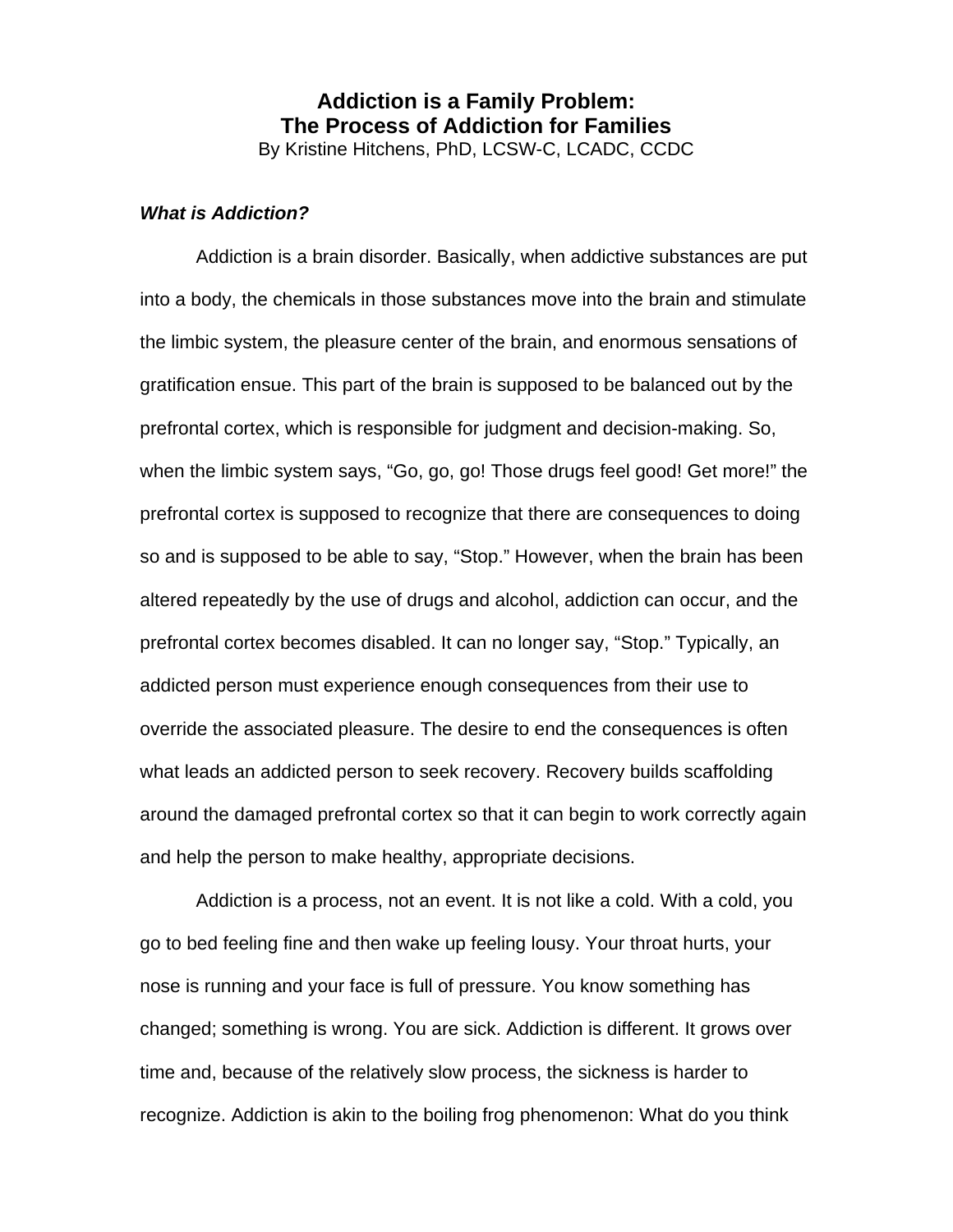happens if you throw a frog into a pot of boiling water? The frog will recognize that the water is too hot and that he is in danger. Therefore, he does his best to jump out. But, what happens if you take a pot of lukewarm water, place the frog in the pot, put the pot on the stove, turn on the gas and slowly over time the water starts to boil? The frog has difficulty sensing the incremental temperature change. The warm water dulls the senses and makes the frog sleepy. He does not recognize the danger, and he boils. Addiction acts in much the same way. As addicts continue into the process, they become used to the changes. Their damaged brains do not sense the danger, and they often find themselves in "boiling water" before they realize, if they realize, that they are in serious trouble.

#### *The Family in the Process*

Family members of addicts, witness to the destruction, are part of the process. When a person loves someone who is addicted to drugs or alcohol, it is impossible for that person to avoid being affected by the addict's actions. The extent to which the impact occurs depends greatly on the family member's knowledge of addiction and use of resources. For many family members, it takes months and years to gather helpful information and related coping skills. In the meantime, it is easy to personalize the process. For example, many family members believe that if they had said or done the right thing at the right time, they would have prevented their loved one's addiction. Other family members grow resentful, thinking that if the addicted person truly cared about them, then that would be enough to stop the addiction. It can be a tremendous relief for family members to comprehend that they cannot control or cure their loved ones and to attempt to do so tends to make problems worse for themselves and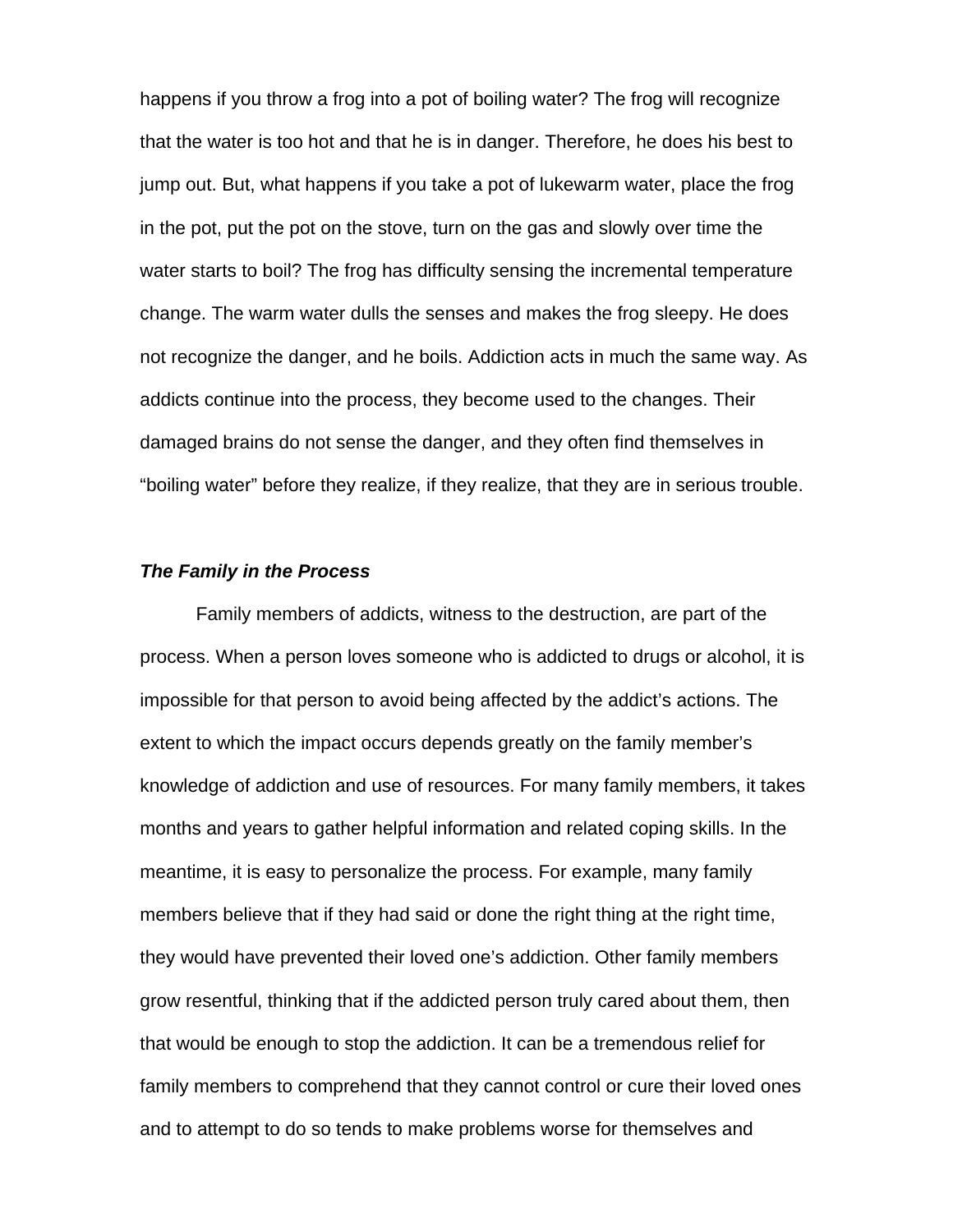others. Family members who are unable to grasp these concepts tend to become so hurt by the process of addiction that they are no longer able to function as they once did. Their personalities change. They become victims of the disease.

#### *An Innocent Start*

The addiction process begins innocently. Nobody wants to be an addict. Most are first introduced to alcohol and drugs by another person in some type of social setting. Perhaps they are spending time with a friend who raided a parents liquor or medicine cabinet. Perhaps they are at a party. Or, perhaps they are sitting around the family dinner table and are given a sip or more of wine every now and then. Rarely, do people start using substances all by themselves. Moreover, experimentation with alcohol and drugs tends to begin in the teen, or even preteen, years when the user is ill-equipped to think through these actions. The prefrontal cortex, the part of the brain that is responsible for weighing consequences and making good decisions, is not fully functioning and, in teenagers, is out of balance related to the limbic system (the pleasure center which develops more rapidly) until the early to mid 20's. Therefore, teenagers are less likely to make wise decisions because their brains are still developing. It is more likely that they will engage in risky behaviors and focus on immediate pleasures instead of potential consequences. Moreover, the younger a person is when he or she begins using drugs or alcohol, the more likely it is that he or she will become addicted. The attraction to and dependency on the substances gets folded into the developmental process.

 Another common way in which people enter the process of addiction is through doctor-provided prescriptions. People have legitimate reasons for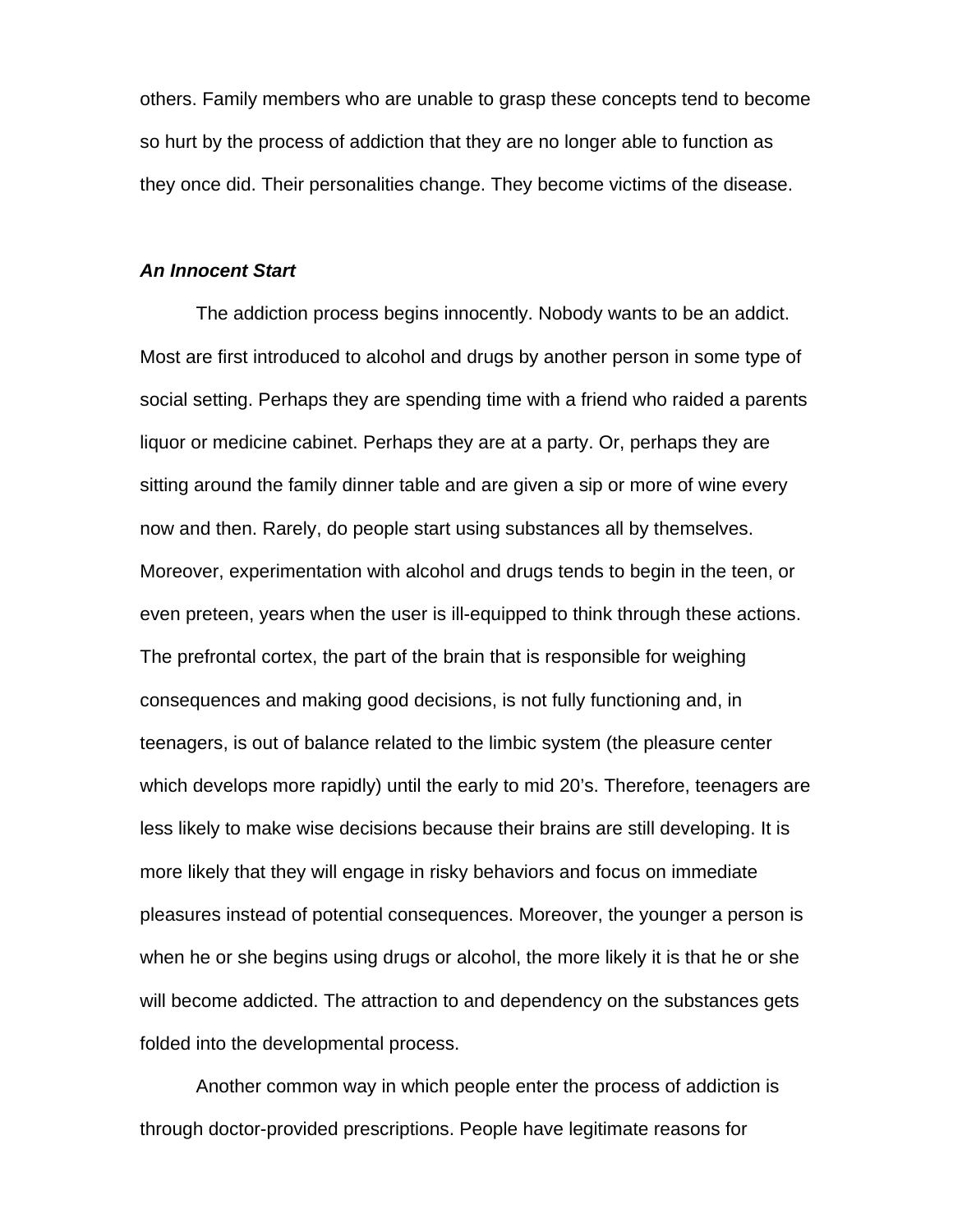seeking out a doctor's help with concerns like chronic pain or anxiety. And, doctors have legitimate reasons for prescribing drugs to treat these conditions. Unfortunately, opiate medications (like OxyContin and Percocet) prescribed for chronic pain can be addictive, as can be benzodiazepines (like Xanax) prescribed for anxiety. Once a person gets hooked, it is quite common to "doctor shop," going from doctor to doctor with the hope of cajoling the doctor into prescribing a certain type of drug. People get very good at knowing what to say and how to act to manipulate a doctor into prescribing. Some doctors are savvy and understand the signs and symptoms of addiction, but many are not, and take their patients at face value. Of course, it is also possible for people to buy opiates and benzodiazepines off the street and the internet.

 It would be so nice if potential addicts would turn blue the first time they drank or drugged, to let them know that they need to stop because further use will lead to addiction. But they don't turn blue. Typically, they look like everyone else who does some experimenting with alcohol or drugs or goes to the doctor with complaints and gets a prescription. The obvious signs of addiction do not emerge until later.

### *The Family Enters the Process*

People do not continue behaviors for no reason. There has to be a benefit that reinforces the behavior. So it goes with addiction. People continue to use alcohol and drugs because they enjoy the use itself or the related effects. Maybe the substances make a good feeling last longer. Maybe they make a bad feeling turn into a good feeling. At the very least, maybe they make a bad feeling go away; it is better to feel nothing than bad. Perhaps the use of the substances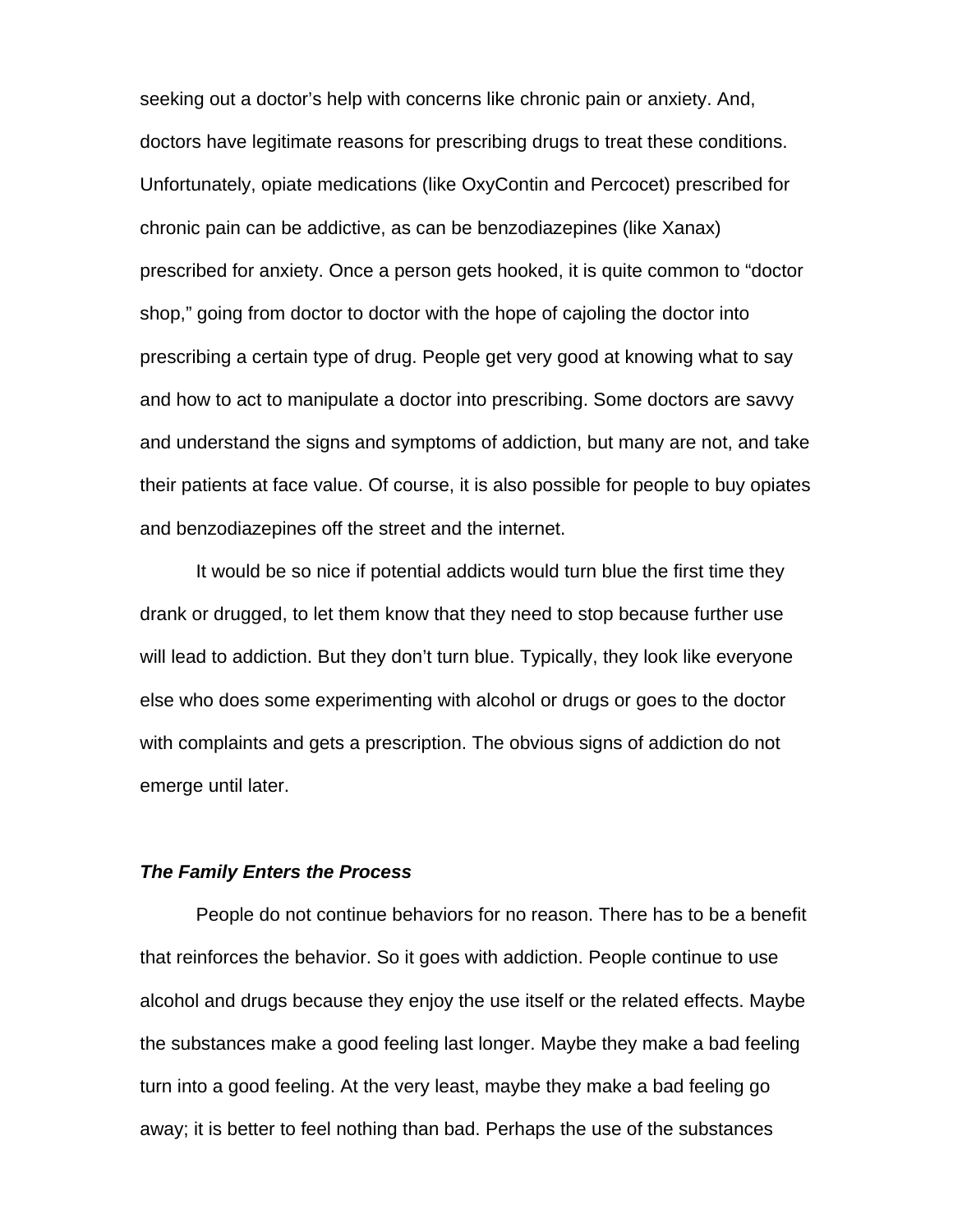provides a feeling of acceptance or a thrill of adventure. Therefore, our loved ones make space for the use in their lives. They become preoccupied with the substances. Of course, the use of substances can be quite time consuming. So, an ample amount of space must be made in a person's life to fit this new activity. And this is often when family members first enter the process of addiction. Many family members become more and more preoccupied with their loved ones as their loved ones become more and more preoccupied with their drug of choice. When someone we love starts to change their habits, their patterns and their interactions, we know it. We know something is different and it pulls our attention. Additionally, family members are often negatively impacted by the lifestyle changes made by their alcohol and drug abusing loved ones. Without a clear understanding of the phenomenon occurring, family members tend to feel hurt, angry, frustrated and confused. They wonder why their loved one is acting differently, withdrawing and failing to handle responsibilities. As such, tension builds in the family. Some family members become aggressive with their concerns. Arguments and perhaps physical altercations can ensue as they confront their loved ones about their unreliability. Some family members are more passive. They stuff their concerns inside and walk on eggshells. Some family members are passive-aggressive, and they find ways to "get even" with their loved ones while pretending that everything is okay.

## *The Process Continues*

Addicts are sick people; they are not stupid people. They know when tension has entered the family. However, because of the way that addiction hides itself in the brain they do not consciously understand that their family members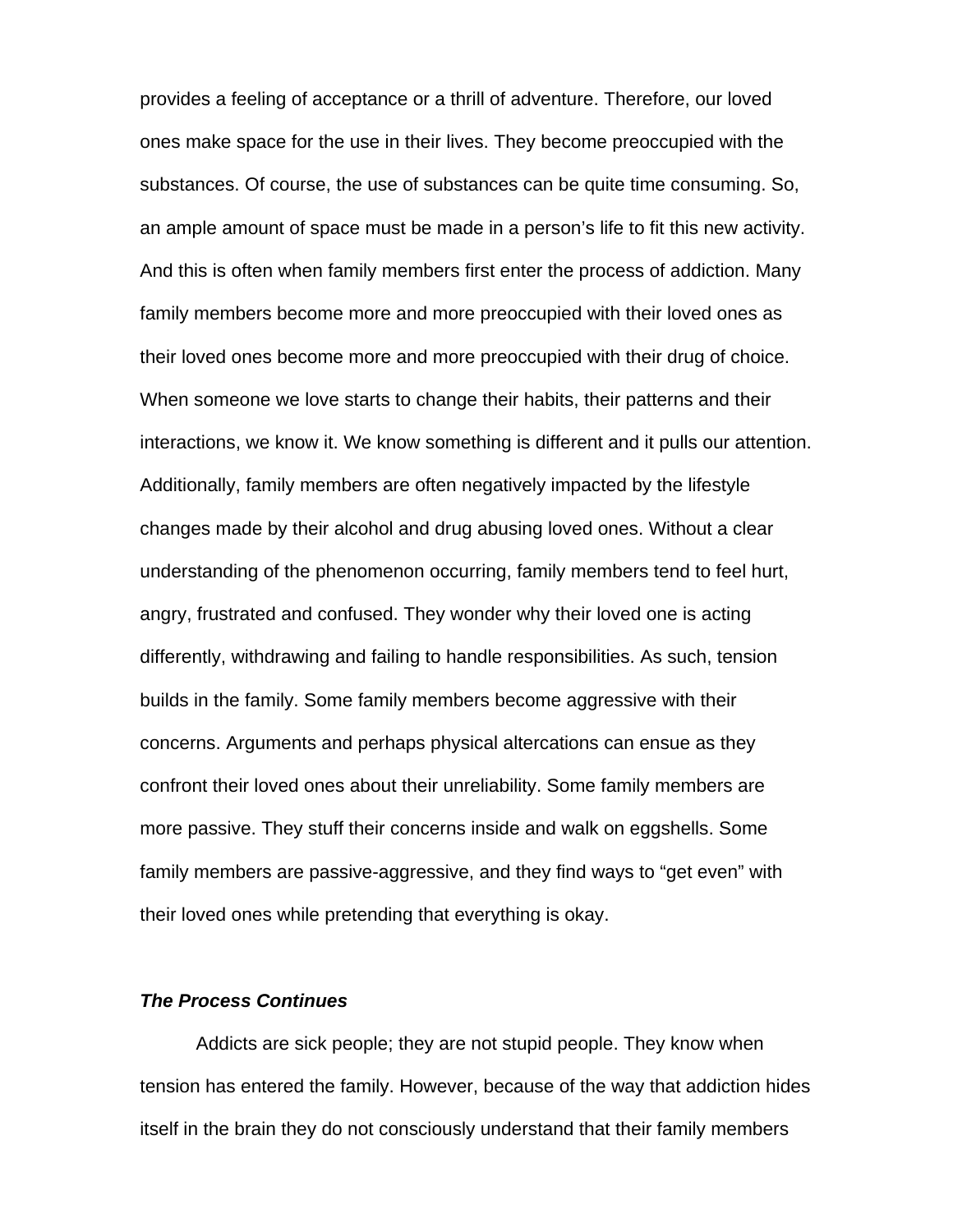are upset because of behavioral changes that have occurred as a result of their growing addiction. They just know that things aren't comfortable in the home. It's an uncomfortable feeling, and they'd like this feeling to go away. It is a problem, and they have trained their brains to handle problems by using more drugs and alcohol. Of course, the more they use, the more the physical and psychological hooks of addiction penetrate. Therefore, the user becomes more preoccupied and less responsible. The tension grows, and the greater the tension the greater the uncomfortable, guilty feeling. Therefore, the more the user uses, and so on, in a vicious cycle.

Family members also often find themselves feeling guilty regarding the changes that have occurred. They may wonder if they caused the problem or feel that they have failed to fix it. Many family members wish that they had discovered the drug and alcohol use earlier, said something differently or acted differently, believing that they have the power and the responsibility to cure or control the disease. Family members, especially parents, may also feel that they caused the disease because they failed to protect their loved ones from it. By this time, everybody's stress level has increased dramatically. Witnessing someone you love suffering from addiction is incredibly stressful. As human beings, we have a very natural reaction to stress; our defenses kick in. In the best case scenarios, our defenses help us. They ease us into reality when life hits us with shocking information. However, with addiction, defenses tend to get stuck, and they end up being more harmful than helpful. The main defenses include denial—an inability to comprehend that a problem exists; minimization—believing the problem to be minor and self-correcting; avoidance—removing oneself from situations in which confrontation is probable; blaming—believing that others are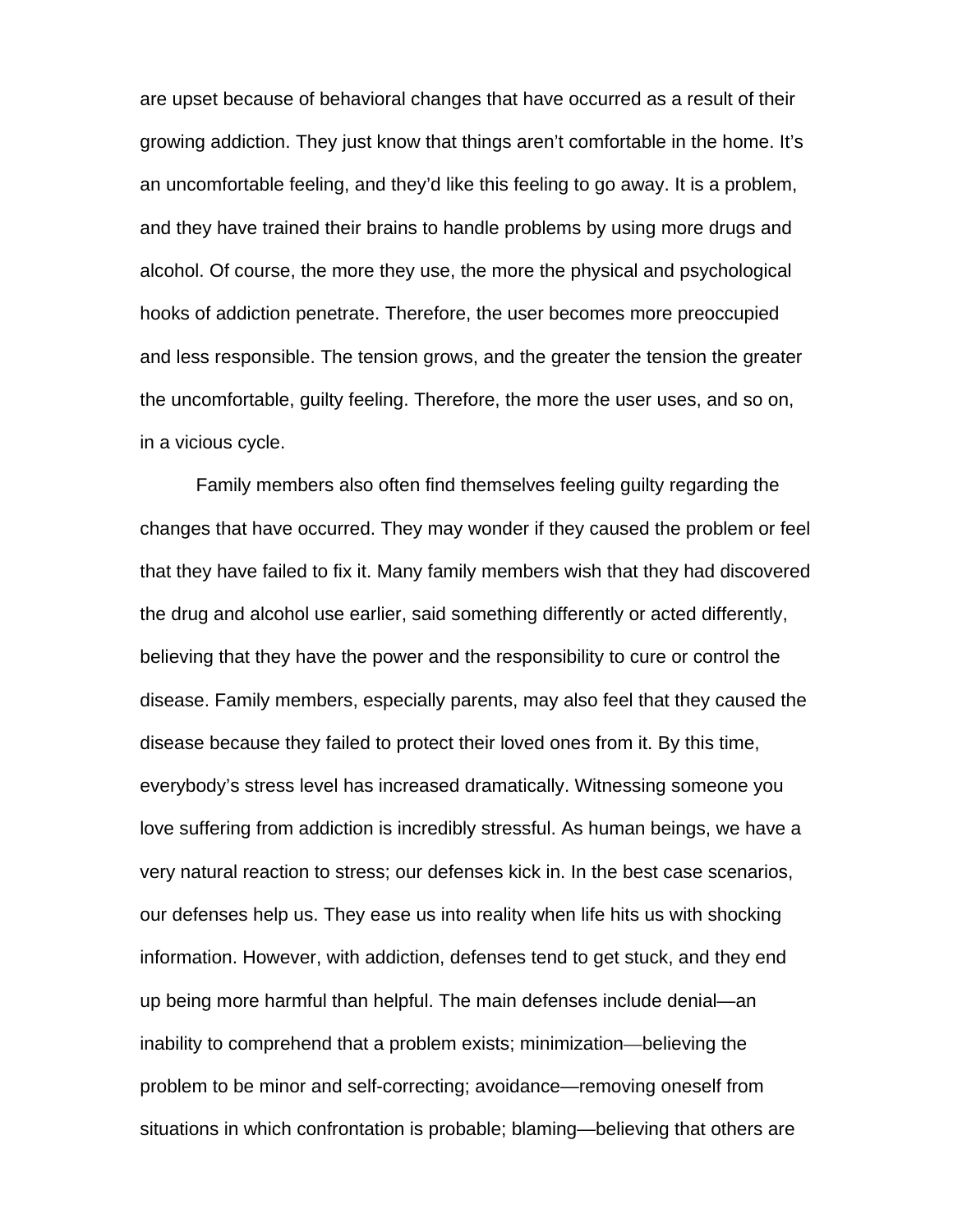the cause of any problems that are occurring; and, rationalizing/justifying excuse making. The excuse that is most frequently made is some variation of this: "If you had the job/the life/the family/the trauma that I've had, you would understand I need this/I deserve this/I cannot live without this." Family members are also prone to getting stuck in defenses. Family members can live in denial for months and years. They either do not see the problem or they try to make the problem about something else, believing that if the other issue can be fixed (e.g. work troubles, self-esteem issues), the abuse of alcohol and drugs will stop. Family members also avoid. It is horrifying to watch a person you love progress into addiction and it can create a terrible hopeless, helpless feeling. Therefore, family members may pull away from the addict because it hurts too much to be around them. Family members may also blame, resentful that their loved ones aren't seeking help and believing that they cannot feel better until their loved ones are okay again. Family members will also join in with rationalizations and justifications. Although, overtime, many family members gain the ability to sense when their loved one is being dishonest, they are still likely to give the benefit of the doubt, hoping that their loved one will magically change. By joining in with the excuses, family members make those excuses stronger.

With the defenses in place, people are no longer tethered to reality. Therefore mood swings are more common. Addicts will have mood swings throughout the process because the addictive chemicals create changes within the emotional centers of the brain. The mood swings tend to get worse over time as the process unfolds. Family members also experience mood swings in the form of touchiness, irritability and tearfulness. The late stages can be chaotic;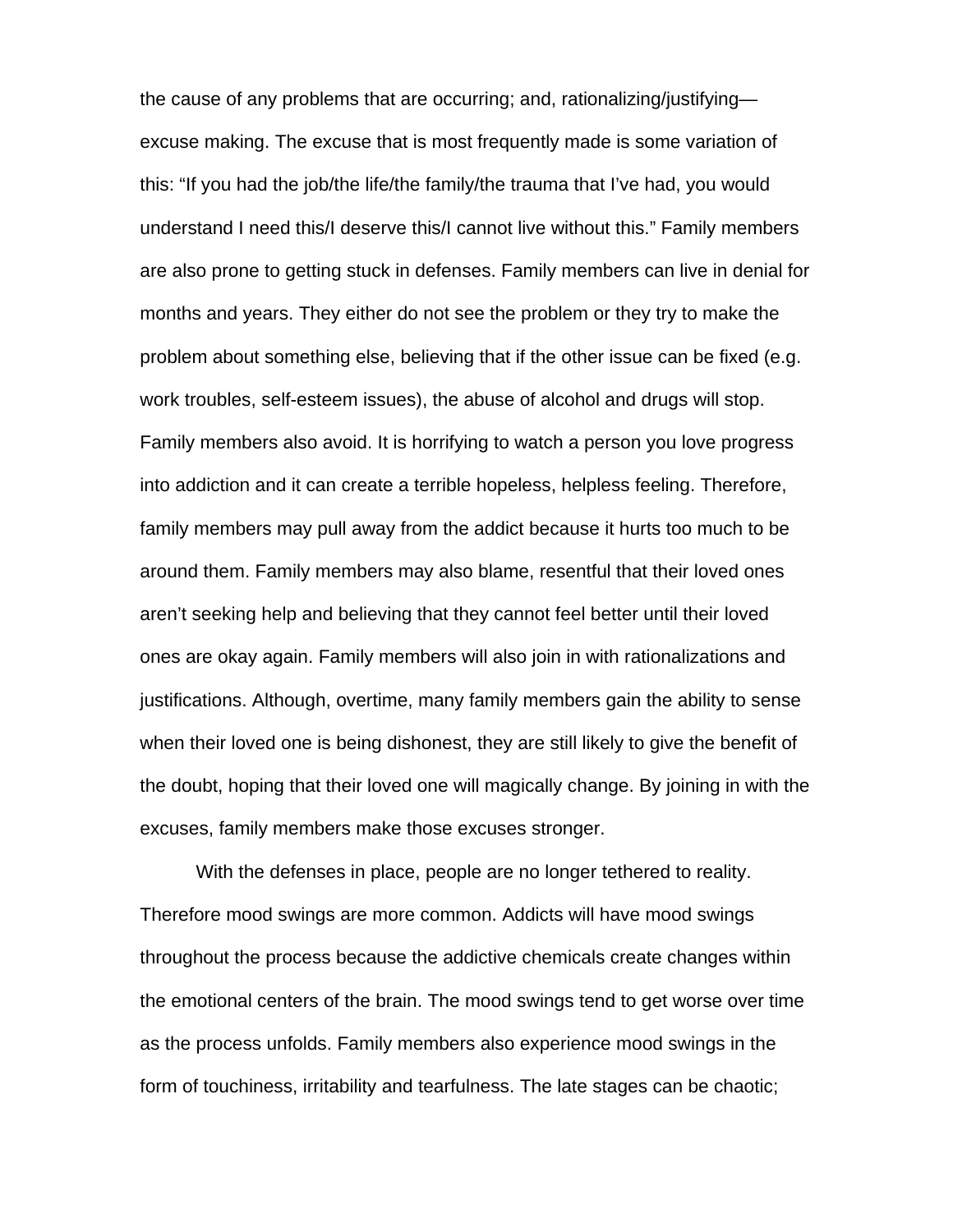problems multiply. Areas of life often impacted by addiction include finances, health, relationships, work and school**.** 

Family members also experience problems in these areas. For example, if a family member has a joint account with an addicted person and the addict is having financial problems, so too is the family member. If a family member has been bailing their loved one out of trouble, they have been impacted financially. If the family member is supposed to be cared for financially by the addict who is no longer able to do so, that dependent family member is hurt. Furthermore, stress takes a great toll on health. It can cause or exacerbate problems related to heart rate, blood pressure, stomach irritation, muscle tension and the immune system. Family members also experience problems with their relationships. It is difficult to know who to trust and how to reach out to others. It is difficult to have time or energy for other relationships if the addict is the center of attention. This can be especially troubling if a parent is too distracted to be aware of the needs and the impact of the situation on their children. In addition, it is difficult to concentrate on work or school tasks when preoccupied with the addict's behavior and worries about what will happen next. Productivity can suffer greatly.

In the end, the pressure of the process must go somewhere. Those who tend to internalize show symptoms of depression and anxiety. Those who tend to externalize may become rageful. Those who cannot stand to feel anymore go numb. This is the late stages of the process. For family members and the addicted person, the situation has gone from bad to worse once functioning and personality have changed.

## *Families Stuck*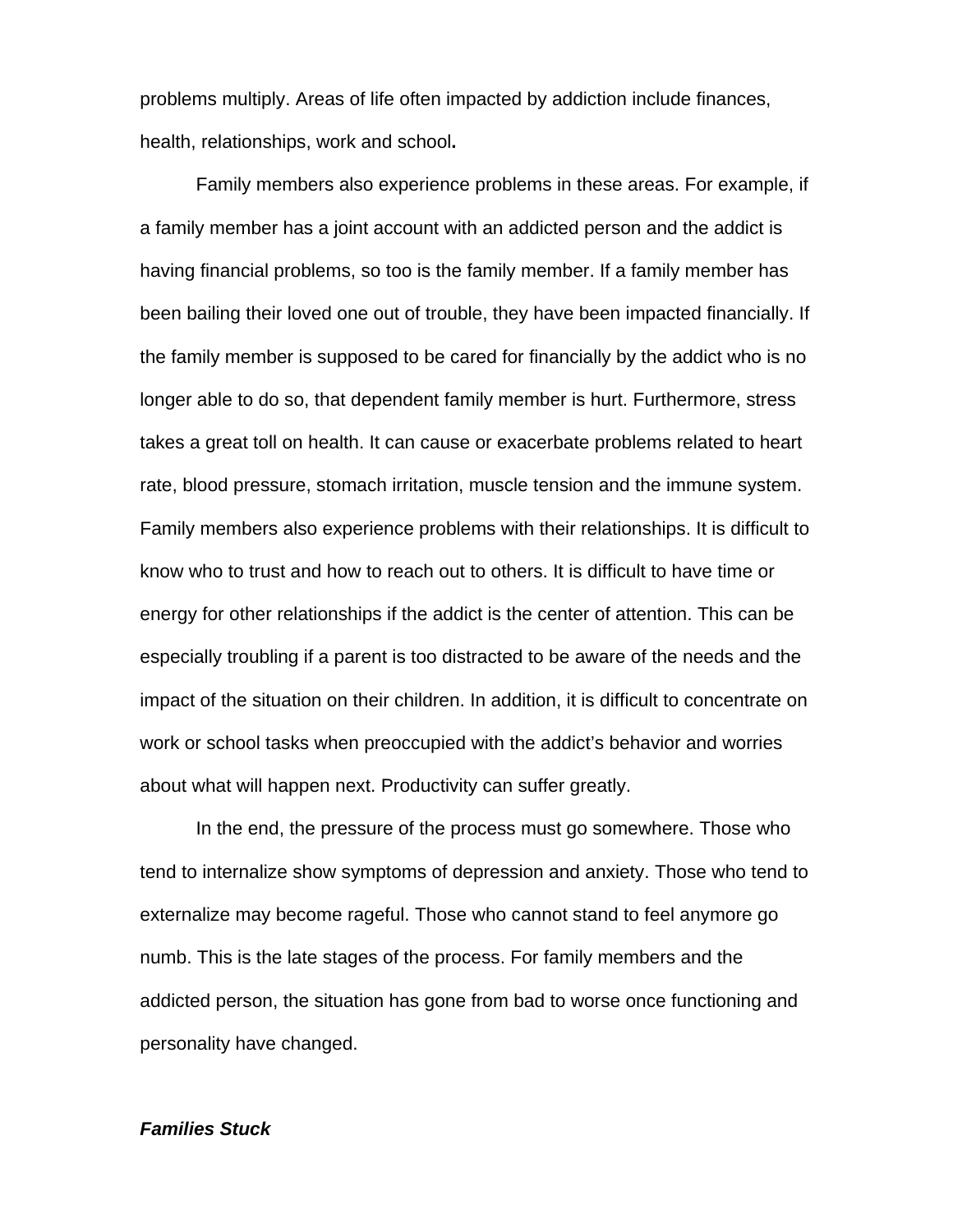Family members get caught in the process of addiction and stay caught if they believe that relief can only come if the addict changes. Thoughts related to this mindset include:

 "I want to fix you because it hurts me to see you this way or live like this. I don't want to hurt, so I have to make you better."

"I want to feel good/happy; I can't do that if you are going to be sick." (For example, "I depend on you to make me feel good.")

"When I am feeling bad, I blame you. If only you were taking care of yourself, then I wouldn't have to feel this way."

"I feel empty because nothing is getting through to you and I don't know what else to do or who to turn to who will understand. I am all alone."

As a result, family members feel responsible *for* the addict and try to fix, rescue, protect and control which leads to exhaustion, anxiety, fear, guilt, anger, rejection and self-pity. Enabling is also common in this process. Enabling includes standing between a person and his or her consequences; doing for someone something he or she should be doing for him or herself; and engaging in actions that ultimately perpetuate someone's problematic behavior. Families will enable their loved ones and keep them from recognizing the seriousness of their problem by:

- Getting stuck in the defenses
	- Denying there is a problem
	- Minimizing the problem
	- Avoiding discussions about the problem
	- Blaming others or lashing out with anger
	- Joining in the rationalizations/justifications that the addict creates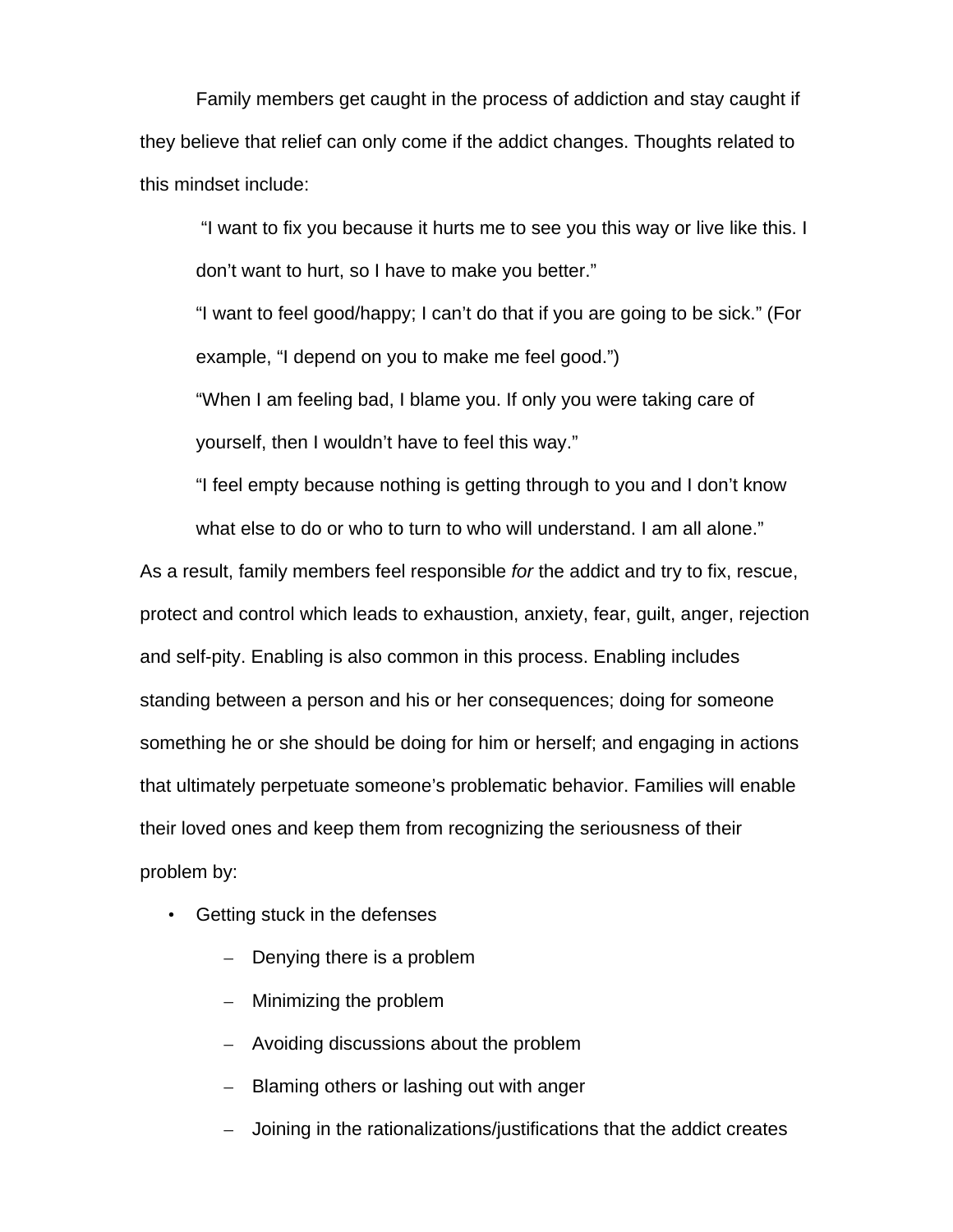- Taking over their responsibilities
- Continuing to provide financial support
- Helping to resolve legal problems
- Promising rewards for abstinence
- Threatening to kick them out and not following through with the boundaries set
- Provoking arguments/nagging
- Avoiding getting help for themselves

### *Getting Unstuck*

In order to get out of the process, family members must learn to detach. Detachment becomes possible when families recognize that it is impossible to control or cure another person and to try to do so makes things worse. Detachment is not abandonment. With abandonment, family members let go with hate. They pull away from their loved ones with bitterness and resentment, and healing is not possible. With detachment, family members recognize what they can and cannot do. They stop enabling and create boundaries to protect their safety and sanity. They reach out for support and education. They find ways to enjoy life again. And, they still have love for the addict. In fact, because of their improved balance and ability to reality-check, they are able to shine a light of health onto the situation which can improve communication with and decisions regarding the addict. A family member who has detached knows, "I can't control you. I can only control me. If I am hurt, then I have to take care of me. I have to get my center back so I can function again. I heal through connections and balance. Health is here and you are welcome to join me. I take responsibility for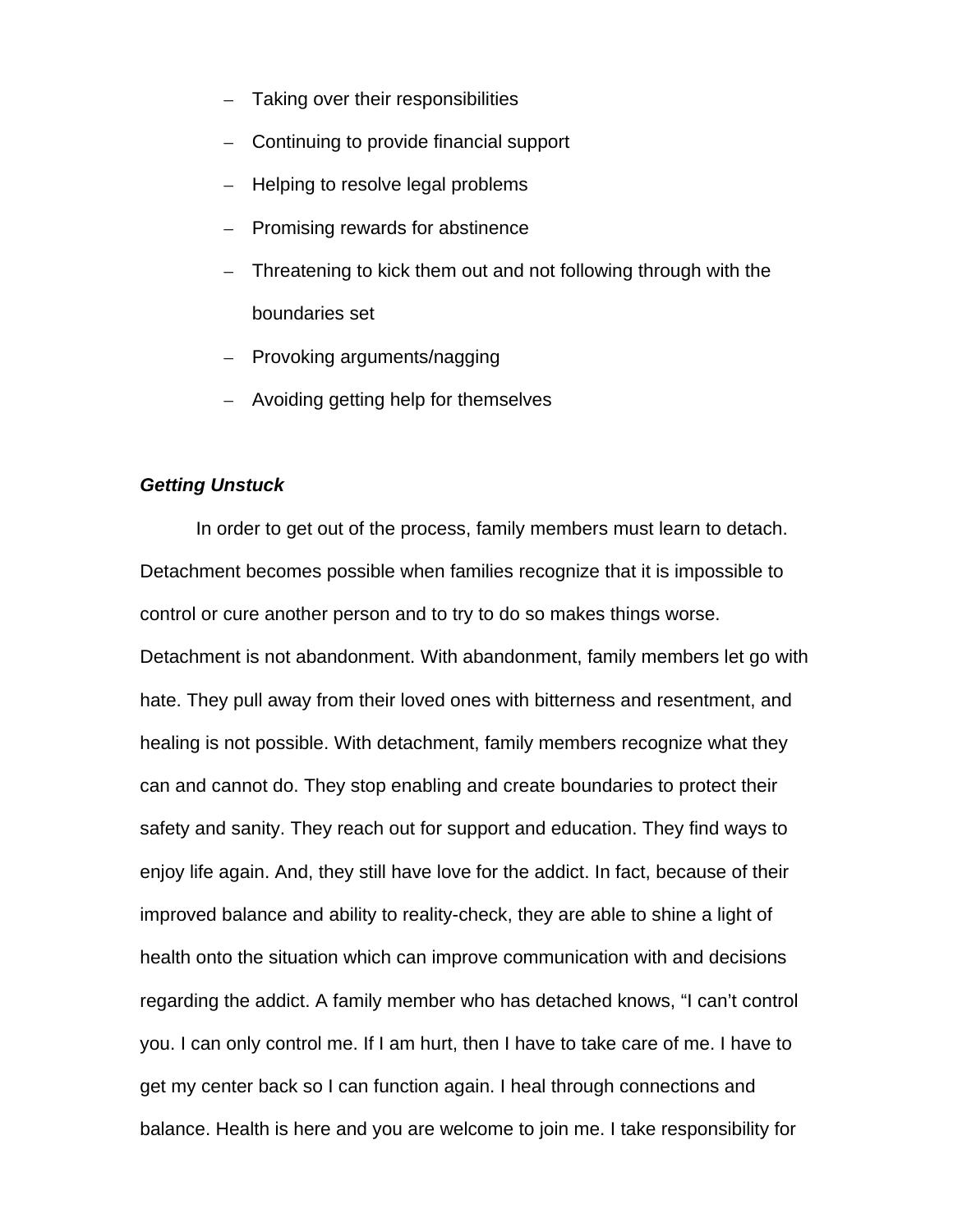myself and bring the benefits of my healthy lifestyle back into my relationships. I share myself with other healthy people. You take care of you. I take care of me. We support each other." Instead of being responsible *for* others, family members become responsible *to* others meaning they are sensitive, empathetic, encouraging and able to listen while maintaining necessary boundaries and confronting behaviors when appropriate. As a result, family members are able to breathe again. They feel more relaxed, free and aware.

#### *How Do Families Get There?*

Many family members find comfort, relief and information through programs like Al-Anon and Nar-Anon, the Twelve Step programs for family and friends of alcoholics and addicts. Families also do well by reading books about addiction and attending educational and therapeutic programs. Individual and family therapy can also make a great difference. If you know a family in need of such services, please encourage them to explore their resources. The guidance of caring professionals can help move families from panic towards serenity.

# **About the Author**

Kristine Hitchens, PhD, LCSW-C, LCADC, CCDC, earned her PhD from Bryn Mawr College in 2011 and her Master's Degree in Social Work from Widener University in 1999. Kristine has developed and facilitated a number of specialized programs, worked as an adjunct professor for area colleges and universities and has enjoyed volunteer work with domestic violence and juvenile justice programs. For the past 12 years, Kristine has worked at Maryland's premier inpatient drug